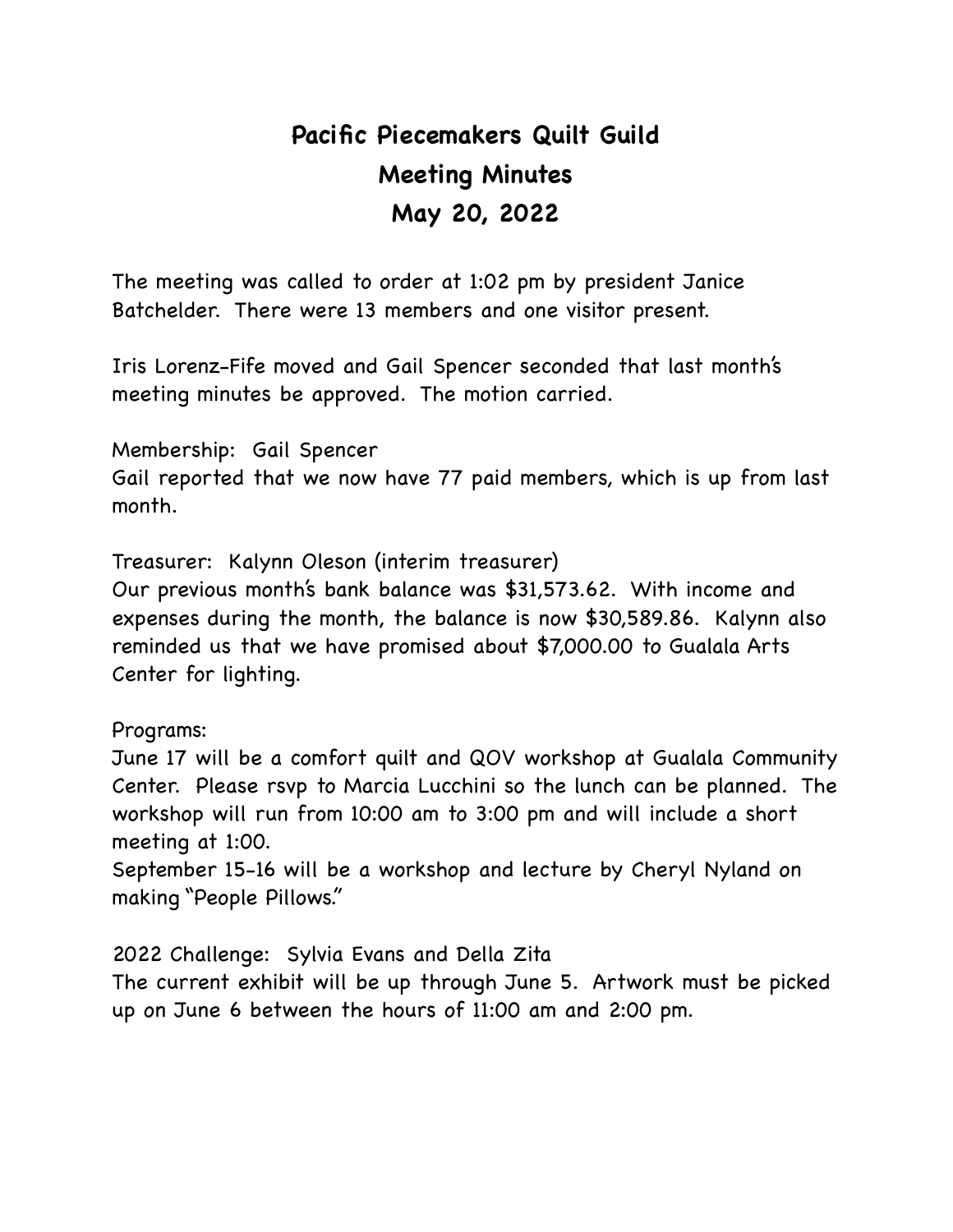#### Art In The Redwoods: Judy Riddle

AIR will be August 18-21. There is as yet no definite report on how our booth will work. Whether we will tend it or GAC will take care of that. Judy is requesting that we continue to make items to sell, primarily microwave bowls and sets of two potholders, as they sell very well.

### 2023 Challenge: Melissa Finley and Jan Carter

The theme for the 2023 Challenge is "Don't Be A Goose." The exhibit will run from May 12 to June 4, 2023. Each entry must have a goose somewhere on it. A pieced goose, appliquéd goose, goose in a fabric print, flying geese units, etc. No size limit.

Winter Wonderland: Judy Riddle

We will need lots of microwave bowls and potholder sets (2 per set) to sell.

Comfort Quilts: Marcia Lucchini Marcia was not present, but more quilts are needed, particularly

masculine-themed quilts. Note comfort quilt workshop on June 17.

Quilts of Valor: Sandy Lockhart

Sandy read a thank you letter from the Vets Hospital in Palo Alto. Note QOV workshop on June 17.

Community Outreach: Cheryl Faconti Cheryl read a thank you note from Sandi Hall for the Cache Fire victims.

Holiday Luncheon: Judy Riddle, Sylvia Evans The luncheon will probably be Thursday, December 1.

Hospitality: Thank you to Janice Batchelder, Judy Riddle, Gail Spencer, and others for today's treats. We will need treats for the June workshop.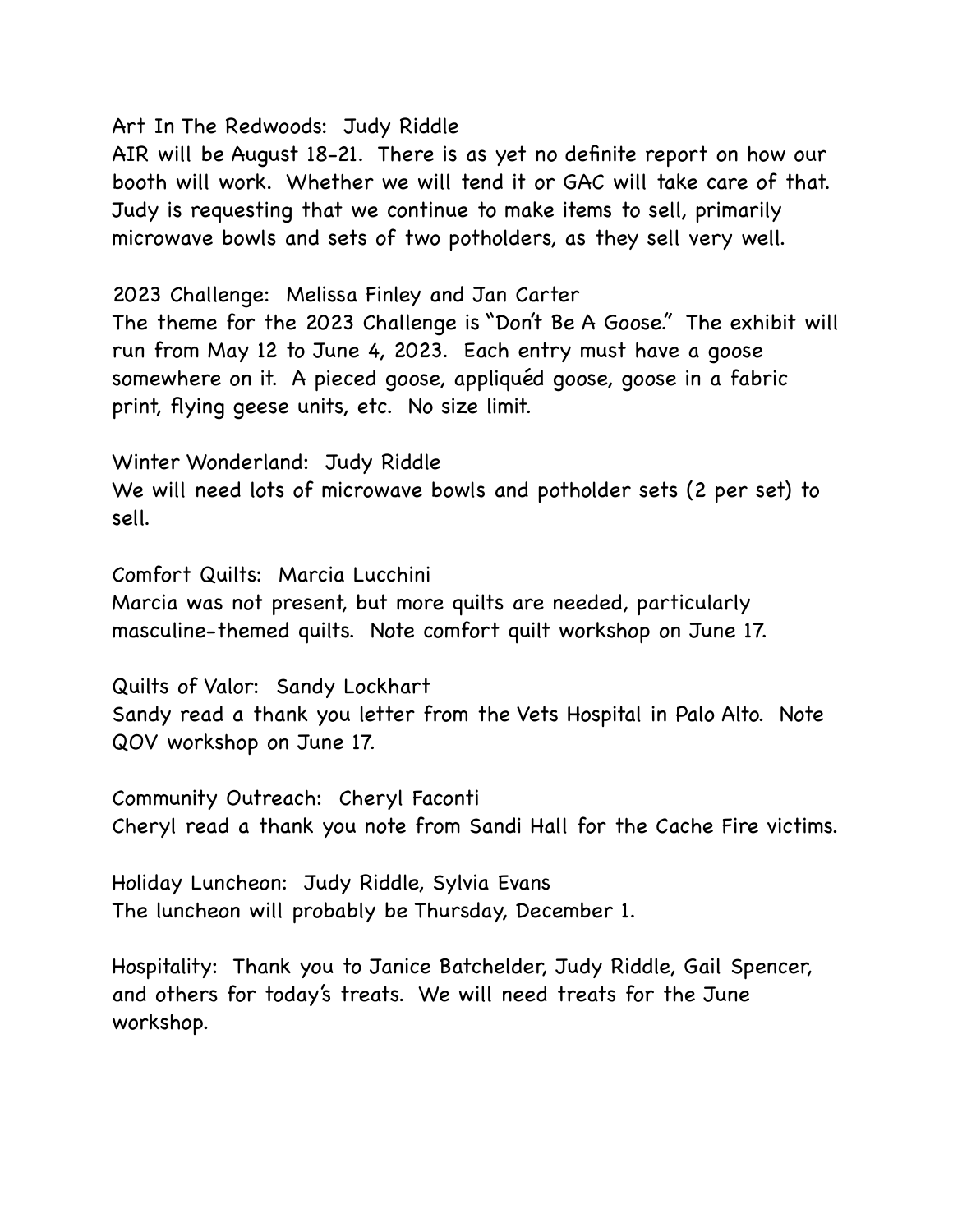### T-Shirts: Cheryl Faconti

Guild t-shirts are available to order until the end of June. The shirts will be available for us in late July.

## July Picnic: Jan Carter

The picnic this year will be at the GAC picnic area on July 15, the day of our normal guild meeting. Lettuce, salad dressing, and ice water will be provided. Please bring a topping of your choice to put on the salads, with its own container and serving utensil. For example, garbanzo beans, cut up tomatoes or cucumber, pumpkin seeds, shredded cheese, etc. And bring your own plate, silverware, napkin and glass to use. We will be playing QUILTO so bring four (4) fat quarters and some buttons or coins to use for covering the QUILTO squares.

2022 AIR Quilt: Cheryl Faconti, Barbara Dunsmoor, Judy Riddle, and Jan Carter

Cheryl, Barbara, Judy, and Jan were thanked for their work on the AIR quilt. The AIR quilt is on display at Gualala Arts Center, and raffle tickets are available for sale there. This quilt provides GAC with funds for art scholarships to local students pursuing an education in art, and for scholarships to children attending the summer day art camp.

### Continuing Education: Judy Riddle

The quilting classes at Point Arena Library have begun. Judy has four people in the beginning class in the morning, four people in the afternoon class, and five people in the evening class.

Newsletter: Judy Riddle Please have items for publication to Judy by May 25.

### New Business:

We still need some officers for next year, especially president and vice president. Other officers needed are Winter Wonderland Tree Decoration, help for comfort quilts/fanny basket, 2023 AIR quilt, and 1-2 more people for hospitality.